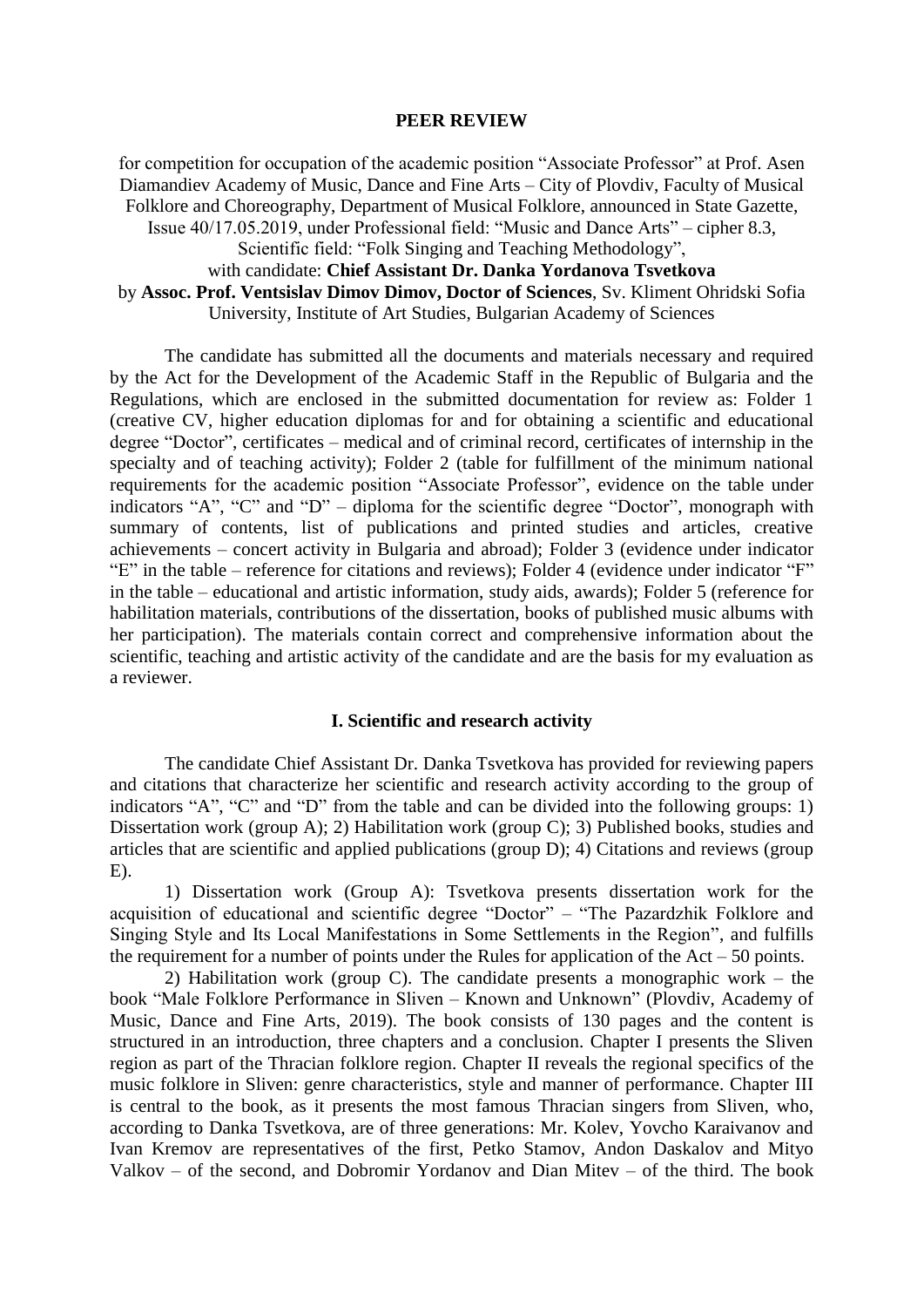contains 28 photo illustrations, 31 note examples, an application of 5 interviews with folk singers and 2 reviews by the professors Lyuben Dosev and Kostadin Buradzhiev. The cited literature sources are 19. The qualities of the book reviewed are contained in the appropriately chosen research object, in the analyzes contained and in the proposed summaries, which have practical values in the study of a regional style of male folklore singing; and methodologically – in the processes of training and performing skills. The work covers several of the indicators referred to in Art. 27, para. (4), item 2 of Act for the Development of the Academic Staff in the Republic of Bulgaria: as scientific and applied development and as an application to the practice of research results. The applied work proves the fulfillment of the required number of points under the Rules for application of the Act, Indicators group  $C - 100$  points.

3) Published books, studies and articles (Group D): The main work in other scientific publications proposed for review under group D is "Folk Singing in the Pazardzhik Region" (Plovdiv, Academy of Music, Dance and Fine Arts, 2018). The book is a publication under Tsvetkova's defended dissertation on the topic: "The Pazardzhik Folklore and Singing Style and Its Local Manifestations in Some Settlements in the Region". Its genre, in terms of style and volume, can be defined as "theoretical and practical research" and as study of scientific and applied character. The book consists of 73 pages, structured in 7 parts. The main content is divided into the following topics: "Historical and Geographical Data on the Pazardzhik Region", "Style Characteristics of Folk Singing in the Pazardzhik Region", "Performing Manners in the Pazardzhik Folk Singing Style", "Traditional Female Singing Performing Arts in Pazardzhik", "Male Folk Singing", "Trembling and its Varieties in the Folk Singing Practice". The scientific character of the book is indicated both by the topic, the approaches and the theoretical and terminological basis of the work, as well as by the scientific literature used – over 94 titles of key Bulgarian researchers, such as the folklorists and ethnomusicologists Stoyan Dzhudzhev, Elena Stoin, Ivan Kachulev, Nikolay Kaufmann, Svetlana Zaharieva, Dimitrina Kaufmann, Lozanka Peycheva, Mariya Samokovlieva, etc., the music educators Anka Kushleva and Yordan Dafov, the historians and dialectologists Ivan Duychev, Stoyko Stoykov, Maksim Mladenov and others. In addition to the book under review, the folder with scientific publications also contains the studies "Local Manifestation of the Pazardzhik Folklore and Performing Style in the villages of Belovitsa, Lyuben and Dragomir", consisting of 94 pages, which is also related to the topic of her dissertation work (Plovdiv, Academy of Music, Dance and Fine Arts).

The materials in this column add up to a total of 105 points, but they are not a definitive sum of the contributions in Table D, as the candidate also has contributions from creative appearances in the same table (they will be discussed below).

4) Citations. In the columns of the table in Group E, items 17 and 19, Tsvetkova applies evidence of 3 citations and 3 peer reviews with the total points of 60 for this indicator.

## **II. Teaching (pedagogical, educational and methodological) activity**

The candidate Chief Assistant Dr. Danka Tsvetkova has provided for review documents (creative CV, collections of songs, contributions, etc.) that outline a rich and varied educational (pedagogical, educational and methodological) activity that can be separated in several directions: 1) Publications of teaching and methodological materials; 2) Pedagogical and teaching practice in the field of Arts. In the review they will be considered according to the columns of the table of evidence (Group F, item 27 and item 28).

1) Publications of teaching and methodological materials: As published academic textbooks, the candidate has submitted 4 collections of solo folk songs accompanied by a piano: "A Song Has No Limits" (Plovdiv, Academy of Music, Dance and Fine Arts, 2006); "Folk Songs from the Pazardzhik Region" (Plovdiv, Academy of Music, Dance and Fine Arts,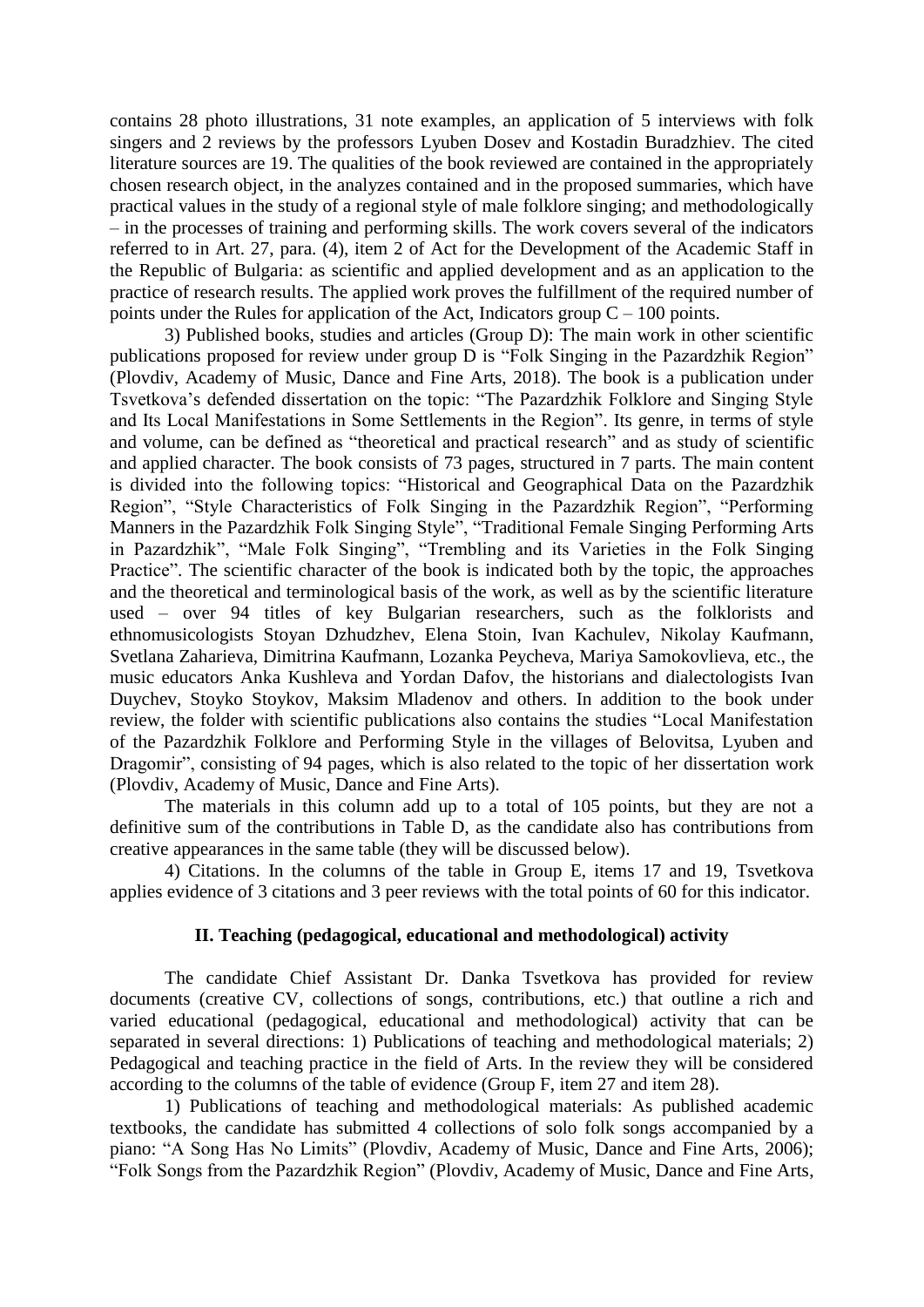2006); "Folk Songs from Shopluka" (Plovdiv, Academy of Music, Dance and Fine Arts, 2016) with 18 folk songs from the repertoire of Pavel Sirakov, Slavka Sekutova, Olga Borisova, Pavlina Gorcheva and others, and "Where the Tears Fell, Songs Blossomed" (Plovdiv, Academy of Music, Dance and Fine Arts, 2017) with 18 folk songs from the regions of Pirin, Shopluka, Rhodopes, Thrace, Strandzha, Graovsko and Pazardzhik. In the last two collections, Danka Tsvetkova worked as a compiler in collaboration with Prof. Dr. Kostadin Buradzhiev – editor, and Nikolay Gurbanov – author of piano accompaniment and computer note writing. These collections are indicative of the candidate's educational and methodological work as they are applied in the teaching processes of folk singing.

2) Pedagogical and teaching practice in the field of Arts: Danka Tsvetkova teaches 5 master classes in folk singing in Bulgaria and has implemented 8 workshops with foreigners from Denmark and Sweden performing Bulgarian folklore. The conducted master classes in folk singing are at the Veselin Stoyanov National School of Arts – City of Ruse (2011-2018), for which programs, certificates and a thank-you note have been attached. As a vocal educator, she teaches several master classes abroad and in Bulgaria with foreigners – choirs and students: with the Sedianka Choir in the City of Aarhus, Denmark (2008-2018), with the Perunika Choir in Stockholm, Sweden (2015, 2017, 2018), with the Sedianka Choir in Gothenburg, Sweden (2011-2012) and with students at the Music College in Umeå, Sweden (2012).

3) Awards from competitions for creativity and performance, given by national professional forums and institutions and organizations abroad (column F, items 29 and 30): the candidate applied data on 4 awards (medals, titles) in Bulgaria, Austria and Serbia, 9 certificates and 4 diplomas for laureate titles. Her prestigious awards from forums abroad are 3. The total points for these indicators are 230.

These activities add up to a score of 570 points, which exceeds the required number of points under the Rules for application of the Act, Group F indicators (100 points).

#### **III. Artistic and creative activity in the field of Arts**

The analysis of the applied habilitation materials and my personal observations show that the artistic and creative activity of the candidate Chief Assistant Dr. Danka Tsvetkova establishes her as a leader in her multifaceted activities as a singer, vocal educator and Assistant Conductor of the Academica Folk Choir at Prof. Asen Diamandiev Academy of Music, Dance and Fine Arts – Plovdiv. The activities of the candidate in the following areas, under the groups of indicators of the table (group D, items 12, 13, 14), will be discussed here.

1) A realized own product in the field of Arts. The candidate presents the musical production "Sedenkarski Lakardiy", performed with students of Prof. Asen Diamandiev Academy of Music, Dance and Fine Arts in 2016 (group D, item 12 – 30 points)

2) Lead or solo creative performance. Tsvetkova presents 3 concert solo performances (group D, item  $13 - 105$  points)

3) Supporting creative appearances as a participant in a collective product. The candidate has had enviable activity in the period from 2014 until 2019 in Bulgaria and abroad. She has participated in 35 concerts and sound recordings in Bulgaria and 13 in Denmark, Sweden, France and Belgium (group D, item 14 – 480 points)

The analysis of the artistic and creative activity of Danka Tsvetkova documented in the table shows that she has an active, significant and highly acclaimed participation in artistic stage and media appearances. Part of the candidate's creative appearances is on international stages and forums. As a vocal educator, singer, choir performer and assistant conductor, Tsvetkova has made a significant contribution to the performance of the Academy, its Academica Choir and the students in Bulgaria and around the world. The total sum of the